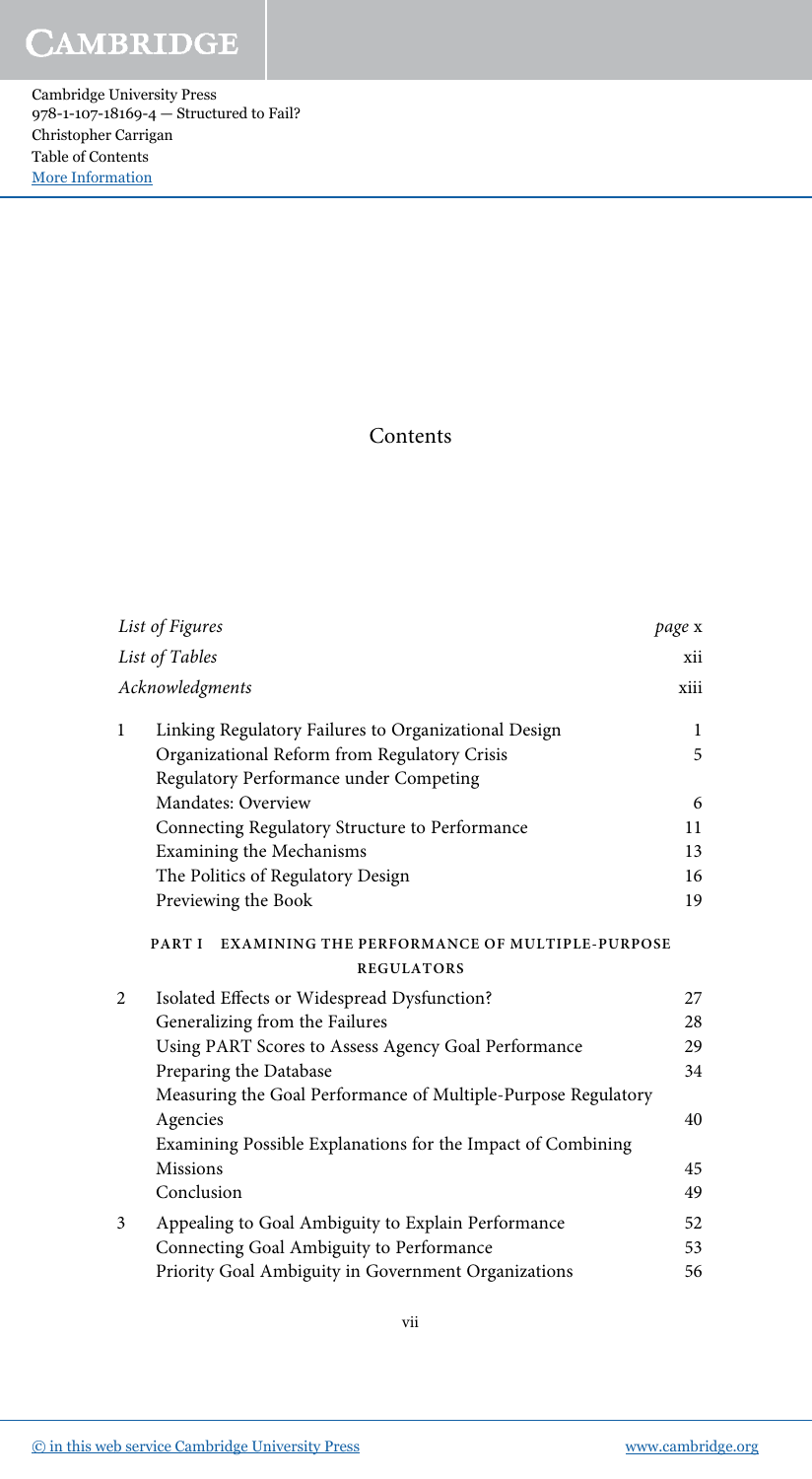**CAMBRIDGE** 

Cambridge University Press 978-1-107-18169-4 — Structured to Fail? Christopher Carrigan Table of Contents [More Information](www.cambridge.org/9781107181694)

| viii | Contents                                                                                                                                                               |                |
|------|------------------------------------------------------------------------------------------------------------------------------------------------------------------------|----------------|
|      | Developing a Measure of the Effects of Priority Goal Ambiguity<br>Explaining Performance through Priority Goal Ambiguity<br>Assessing the Effects of Measurement Error | 61<br>65<br>73 |
|      | Summarizing the Results to Introduce Part II                                                                                                                           | 78             |
|      | PART II<br>ASSESSING THE ROLE OF REGULATORY AGENCY<br>DESIGN IN THE GULF OIL DISASTER                                                                                  |                |
| 4    | Balancing Conflict and Coordination at MMS                                                                                                                             | 85             |
|      | Managing Tax Collection and Regulation                                                                                                                                 | 86             |
|      | Structure, Goal Conflict, and Regulatory Laxity                                                                                                                        | 88             |
|      | A Role for the Policy Process                                                                                                                                          | 92             |
|      | Interior Department Deficiencies and MMS's Organizational                                                                                                              |                |
|      | Development                                                                                                                                                            | 95             |
|      | Managing Conflict through Organizational Design                                                                                                                        | 104            |
|      | Congressional Oversight and Appropriations                                                                                                                             | 111            |
|      | Evaluating Revenue Management's Impact on Regulation<br>Conclusion                                                                                                     | 122<br>125     |
|      |                                                                                                                                                                        | 128            |
| 5    | Politics and Offshore Oil and Gas Policy<br>Political Pressure and Offshore Energy Goal Conflict                                                                       | 129            |
|      | Shifting Science and Cooperative Regulation at MMS                                                                                                                     | 133            |
|      | Mechanisms for Political Oversight                                                                                                                                     | 135            |
|      | Oil and Gas Development in the Shadow of Exxon Valdez                                                                                                                  | 139            |
|      | Political Innovation and Changing Oil and Gas Technology                                                                                                               | 143            |
|      | Building Political and Social Pressure for Development                                                                                                                 | 151            |
|      | Political Preferences as a Source of Goal Subversion                                                                                                                   | 156            |
|      | Conclusion                                                                                                                                                             | 160            |
|      | Assimilating Ambiguity, Coordination, and Politics in Part III                                                                                                         | 164            |
|      | PART III<br>A THEORY OF MULTIPLE-PURPOSE<br><b>REGULATORS</b>                                                                                                          |                |
| 6    | Policy Context and the Political Choice to Combine Purposes                                                                                                            | 169            |
|      | Political Preferences and Agency Structure                                                                                                                             | 170            |
|      | Multiple Missions and Exogenous Shocks                                                                                                                                 | 175            |
|      | <b>Exploring the Assumptions</b>                                                                                                                                       | 178            |
|      | Introducing the Framework                                                                                                                                              | 182            |
|      | Considering Priority Goal Ambiguity                                                                                                                                    | 183            |
|      | Agency Expertise and Task Coordination                                                                                                                                 | 185            |
|      | Measuring the Degree of Goal Discord                                                                                                                                   | 187            |
|      | The Politician's Payoff in Combining Missions                                                                                                                          | 190            |